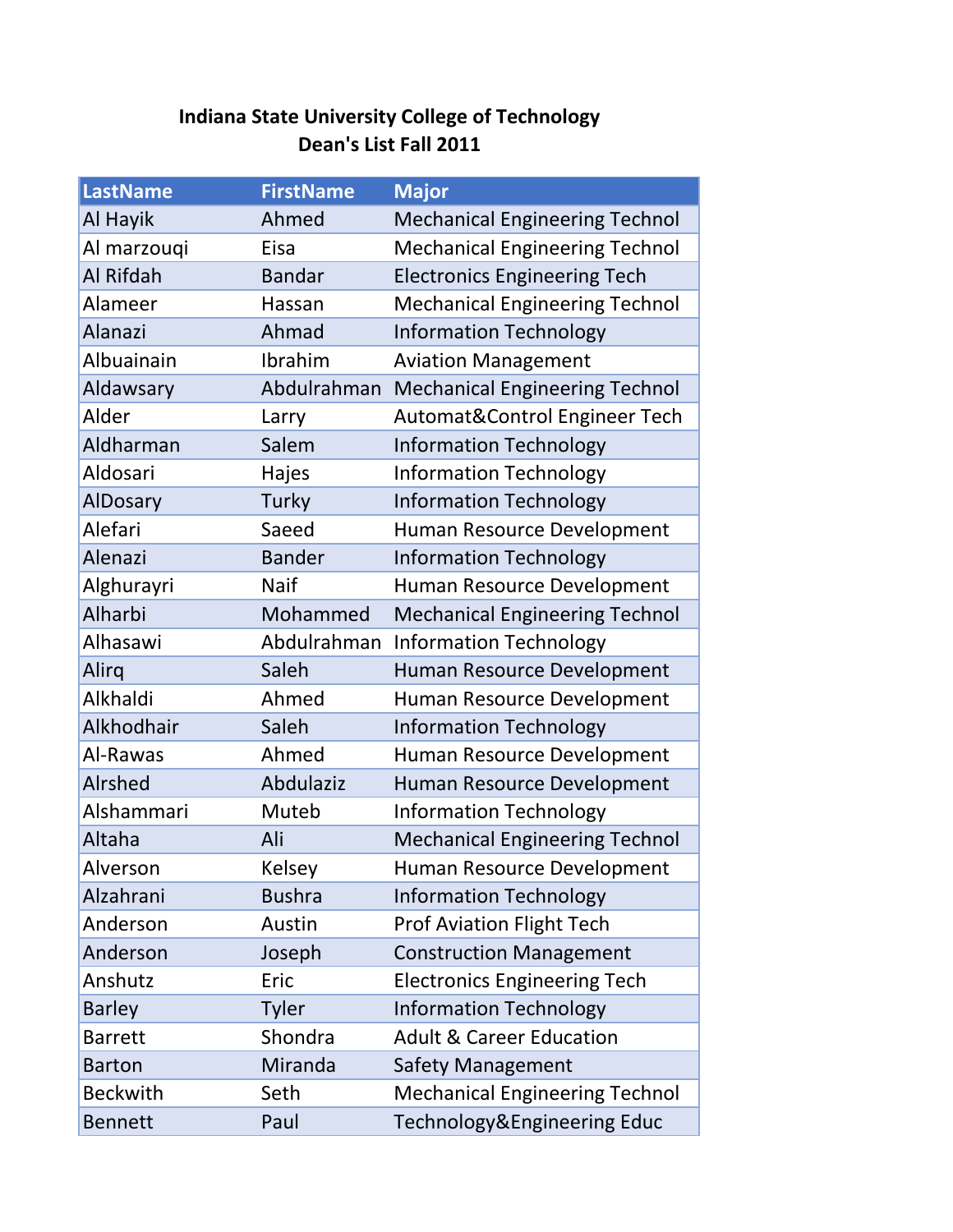| <b>Biscan</b>  | Theodore       | <b>Construction Management</b>        |
|----------------|----------------|---------------------------------------|
| <b>Bowen</b>   | Joshua         | <b>Mechanical Engineering Technol</b> |
| <b>Boyer</b>   | Colby          | <b>Construction Management</b>        |
| <b>Brier</b>   | <b>Jeffrey</b> | <b>Mechanical Engineering Technol</b> |
| <b>Brown</b>   | Kay            | <b>Prof Aviation Flight Tech</b>      |
| <b>Bryant</b>  | Spencer        | <b>Prof Aviation Flight Tech</b>      |
| <b>Bunnell</b> | Nathan         | <b>Mechanical Engineering Technol</b> |
| <b>Burnett</b> | India          | Textiles, Apparel & Merchandising     |
| <b>Buss</b>    | Deborah        | <b>Technology Management</b>          |
| <b>Butler</b>  | <b>Taylor</b>  | <b>Aviation Management</b>            |
| <b>Byrd</b>    | Patrick        | <b>Prof Aviation Flight Tech</b>      |
| Carboneau      | Andrew         | <b>Prof Aviation Flight Tech</b>      |
| Cattoi         | Charles        | <b>Aviation Management</b>            |
| Christ         | Sarah          | Textiles, Apparel & Merchandising     |
| Chronister     | Candace        | <b>Adult &amp; Career Education</b>   |
| Claussen       | Cameron        | <b>Construction Management</b>        |
| Clendenen      | Michael        | <b>Mechanical Engineering Technol</b> |
| Cockrell       | Amanda         | <b>Information Technology</b>         |
| Collins        | Tyler          | <b>Prof Aviation Flight Tech</b>      |
| Connelly       | MacKenzie      | Textiles, Apparel& Merchandising      |
| Cooper         | <b>Brooke</b>  | Human Resource Development            |
| Culley         | Matthew        | <b>Prof Aviation Flight Tech</b>      |
| Daugherty      | Ryan           | <b>Construction Management</b>        |
| Daunhauer      | Collin         | Technology&Engineering Educ           |
| Davis          | Alexa          | Human Resource Development            |
| Deaki          | John           | <b>Prof Aviation Flight Tech</b>      |
| Donovan        | <b>Kevin</b>   | <b>Construction Management</b>        |
| <b>Doss</b>    | Melissa        | Human Resource Development            |
| Dugan          | Justin         | Safety Management                     |
| Dye            | <b>Melissa</b> | Human Resource Development            |
| Dye            | Robert         | <b>Mechanical Engineering Technol</b> |
| Edwards        | <b>Desiree</b> | Human Resource Development            |
| Eickhoff       | <b>Brandon</b> | <b>Aviation Management</b>            |
| Eldridge       | Andrick        | <b>Computer Engineering Technlgy</b>  |
| <b>Ellis</b>   | Grace          | <b>Information Technology</b>         |
| Ervin          | <b>Nicole</b>  | <b>Prof Aviation Flight Tech</b>      |
| Evans          | Dustin         | <b>Mechanical Engineering Technol</b> |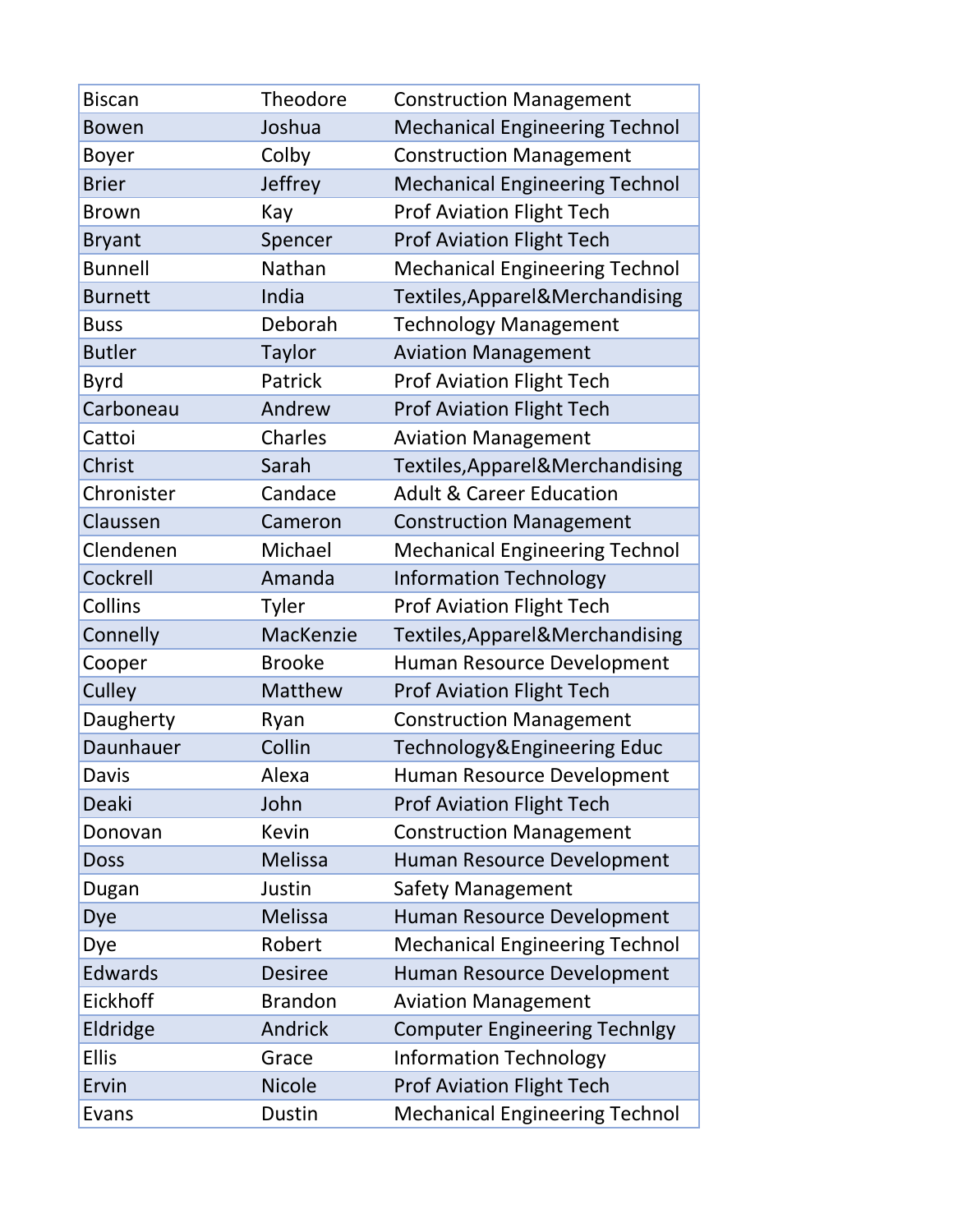| Ewing            | Mathew          | <b>Prof Aviation Flight Tech</b>      |
|------------------|-----------------|---------------------------------------|
| Farrar           | <b>Nicholas</b> | <b>Automotive Engineering Tech</b>    |
| Fennell          | Allen           | <b>Industrial Supervision</b>         |
| Fisher           | <b>Brandon</b>  | <b>Mechanical Engineering Technol</b> |
| <b>Fisher</b>    | Eric            | <b>Prof Aviation Flight Tech</b>      |
| <b>Fleck</b>     | David           | <b>Prof Aviation Flight Tech</b>      |
| Foote            | John            | <b>Electronics Engineering Tech</b>   |
| Freeman          | Michael         | Human Resource Development            |
| Gao              | Jiawei          | <b>Computer Engineering Technlgy</b>  |
| Gardner          | Kristina        | Human Resource Development            |
| Gaunt            | Matthew         | <b>Mechanical Engineering Technol</b> |
| Giesler          | Kyle            | <b>Construction Management</b>        |
| Goodman          | Dayne           | <b>Construction Management</b>        |
| Goodrum-Mitchell | Heavenly        | <b>Computer Engineering Technlgy</b>  |
| Gordon           | Joshua          | <b>Prof Aviation Flight Tech</b>      |
| Graham           | <b>Brittany</b> | Human Resource Development            |
| Grass            | Jacob           | <b>Mechanical Engineering Technol</b> |
| Guinn            | Chase           | <b>Prof Aviation Flight Tech</b>      |
| <b>Haddad Iv</b> | Joseph          | <b>Prof Aviation Flight Tech</b>      |
| Hadfield         | <b>Travis</b>   | <b>Prof Aviation Flight Tech</b>      |
| <b>Halleck</b>   | <b>Bryan</b>    | <b>Adult &amp; Career Education</b>   |
| Hammill          | Lisa            | <b>Information Technology</b>         |
| Harbit           | David           | <b>Information Technology</b>         |
| Hardey           | Shaun           | <b>Computer Engineering Technlgy</b>  |
| Harmon           | Ryan            | Safety Management                     |
| Hart             | Justin          | <b>Mechanical Engineering Technol</b> |
| <b>Hawkins</b>   | Kendall         | <b>Safety Management</b>              |
| Hazel            | Richard         | <b>Prof Aviation Flight Tech</b>      |
| Heim             | John            | <b>Prof Aviation Flight Tech</b>      |
| Heine            | Jared           | <b>Prof Aviation Flight Tech</b>      |
| <b>Helwig</b>    | <b>Dustin</b>   | <b>Prof Aviation Flight Tech</b>      |
| Henrickson       | Ryan            | <b>Prof Aviation Flight Tech</b>      |
| Herman           | Samantha        | <b>Interior Design</b>                |
| Higdon           | Jami            | <b>Prof Aviation Flight Tech</b>      |
| <b>Higgins</b>   | Eric            | <b>Prof Aviation Flight Tech</b>      |
| Hill             | Austin          | <b>Prof Aviation Flight Tech</b>      |
| Hill             | Clinton         | <b>Prof Aviation Flight Tech</b>      |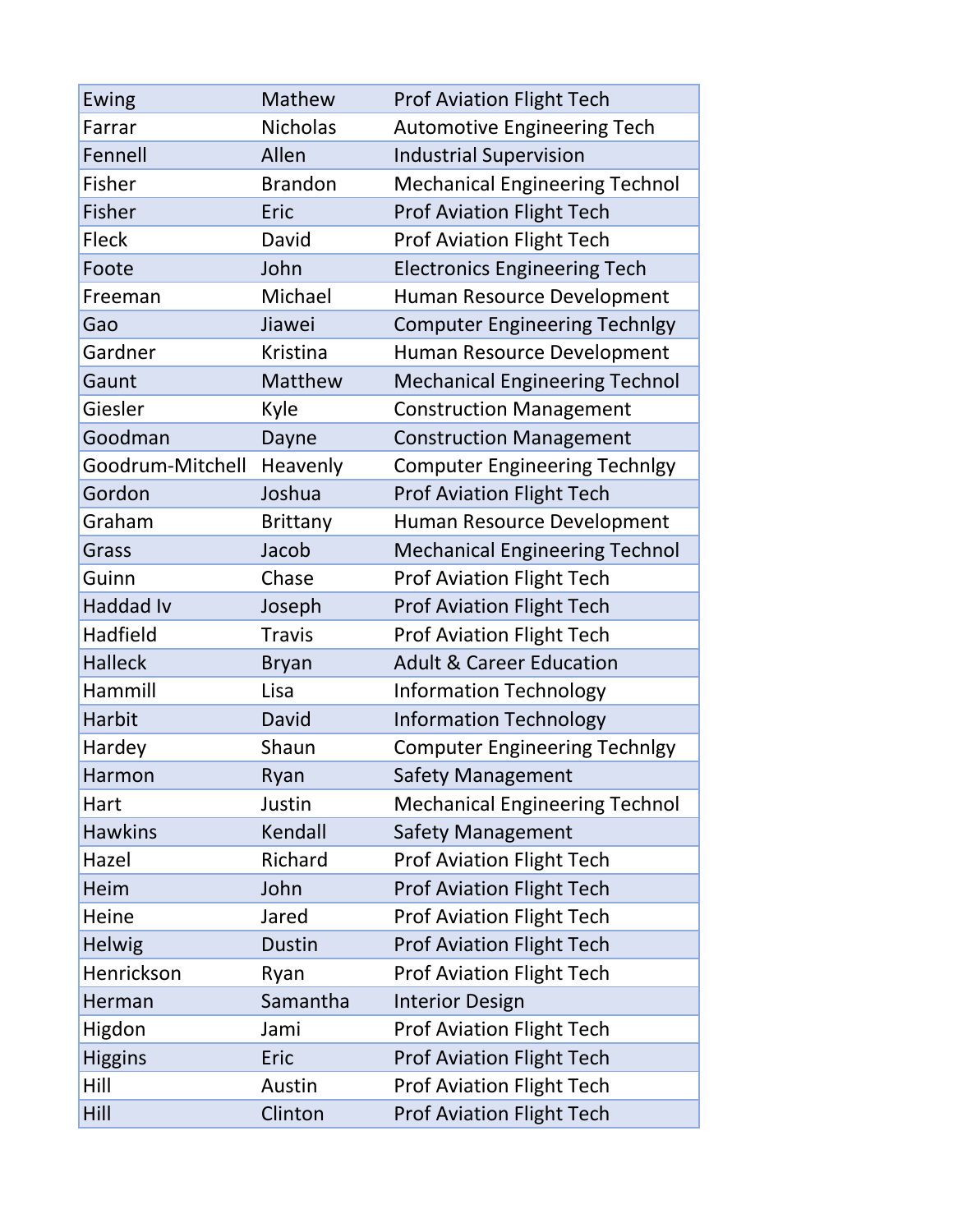| Hinton          | Joshua          | <b>Electronics Engineering Tech</b>     |
|-----------------|-----------------|-----------------------------------------|
| Hogan           | Cory            | <b>Technology Management</b>            |
| Hogue           | <b>Nicholas</b> | <b>Prof Aviation Flight Tech</b>        |
| Holbert         | Jarrad          | <b>Information Technology</b>           |
| Holley          | Carolyn         | Human Resource Development              |
| Howard          | Devin           | <b>Information Technology</b>           |
| Howe            | Jacob           | <b>Prof Aviation Flight Tech</b>        |
| Huber           | Moriah          | <b>Information Technology</b>           |
| <b>Hughes</b>   | John            | <b>Mechanical Engineering Technol</b>   |
| Huskey          | <b>Matthew</b>  | <b>Aviation Management</b>              |
| <b>Jeffries</b> | Patrick         | Automat&Control Engineer Tech           |
| Jines           | Joy             | <b>Adult &amp; Career Education</b>     |
| Johnson         | Denise          | Human Resource Development              |
| Johnson         | Eric            | <b>Mechanical Engineering Technol</b>   |
| Jones           | Clarissa        | Human Resource Development              |
| Jones           | Eric            | <b>Information Technology</b>           |
| Jones           | Logan           | <b>Mechanical Engineering Technol</b>   |
| Jordan          | <b>Bradley</b>  | Prof Aviation Flight Tech               |
| Joseph          | Molly           | Technology&Engineering Educ             |
| <b>Kays</b>     | Jason           | <b>Electronics Engineering Tech</b>     |
| Keene           | Charles         | <b>Aviation Management</b>              |
| <b>Kelley</b>   | Sara            | Human Resource Development              |
| Kimble          | William         | <b>Prof Aviation Flight Tech</b>        |
| <b>King</b>     | Cody            | <b>Information Technology</b>           |
| Kinnett         | Seth            | <b>Safety Management</b>                |
| <b>Kreps</b>    | Stephanie       | <b>Interior Design</b>                  |
| Lane            | Leonard         | Human Resource Development              |
| Larrowe         | Ronald          | <b>Career &amp; Technical Education</b> |
| Latta           | <b>Tanner</b>   | <b>Prof Aviation Flight Tech</b>        |
| Lee             | Jae Beom        | <b>Prof Aviation Flight Tech</b>        |
| Maciejewski     | <b>Brittany</b> | <b>Prof Aviation Flight Tech</b>        |
| Mahoney         | Kyler           | <b>Mechanical Engineering Technol</b>   |
| Malooley        | Eli             | <b>Information Technology</b>           |
| Matherly        | David           | <b>Aviation Management</b>              |
| Maxey           | Carly           | <b>Adult &amp; Career Education</b>     |
| <b>McCall</b>   | <b>Blake</b>    | <b>Aviation Management</b>              |
| McDaniel        | Lucas           | Automat&Control Engineer Tech           |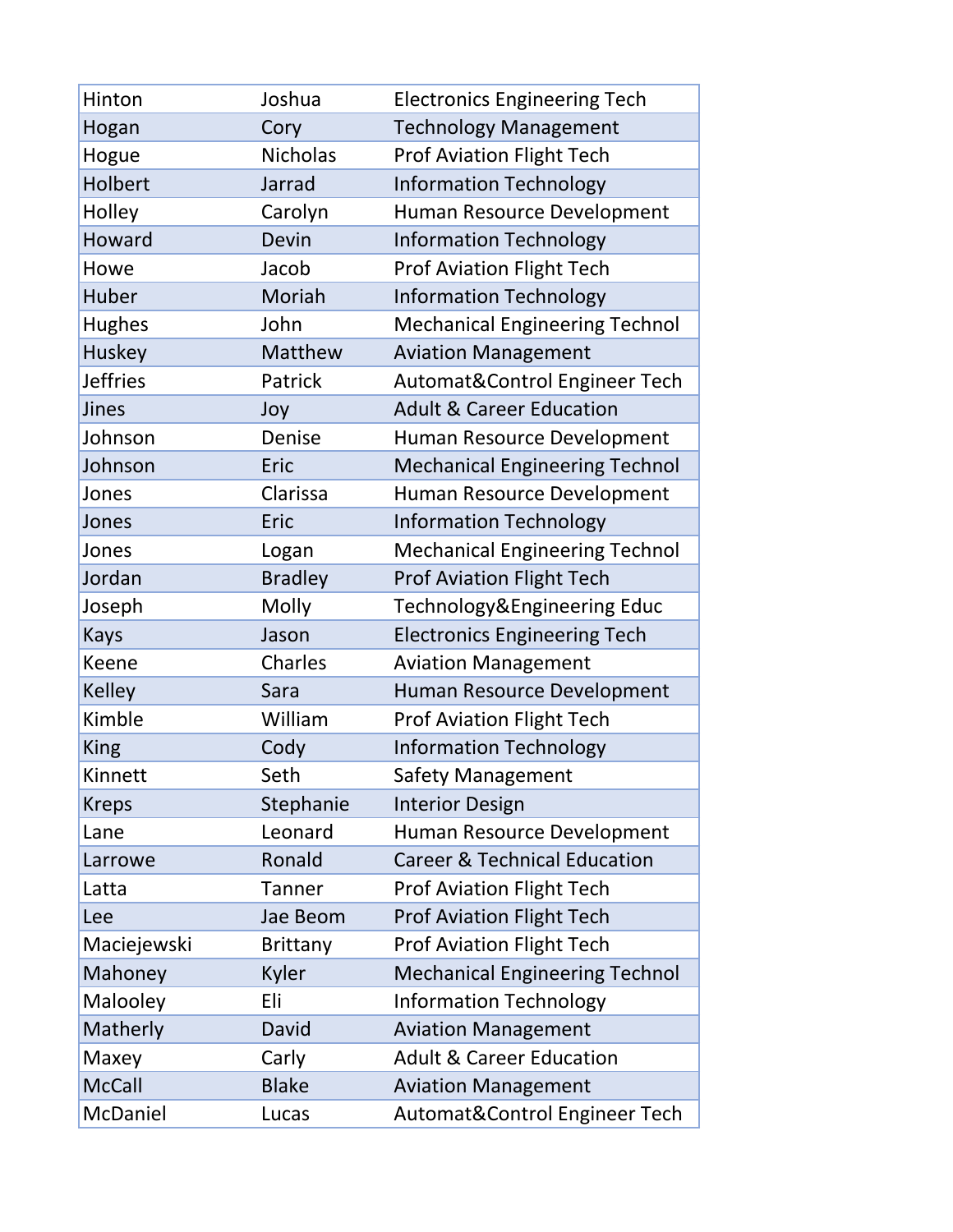| McGowan        | Eric          | <b>Mechanical Engineering Technol</b> |
|----------------|---------------|---------------------------------------|
| <b>McGuire</b> | Evan          | <b>Information Technology</b>         |
| <b>McKamey</b> | Joseph        | <b>Electronics Engineering Tech</b>   |
| <b>McNabb</b>  | Scott         | <b>Computer Engineering Technlgy</b>  |
| Mershon        | Wesley        | Automat&Control Engineer Tech         |
| Milam          | Candice       | <b>Adult &amp; Career Education</b>   |
| <b>Miller</b>  | Kimberly      | <b>Prof Aviation Flight Tech</b>      |
| Moore          | Raphael       | <b>Computer Engineering Technlgy</b>  |
| Morgan         | Manning       | <b>Prof Aviation Flight Tech</b>      |
| Mowery         | <b>Travis</b> | <b>Prof Aviation Flight Tech</b>      |
| <b>Munson</b>  | Evan          | <b>Prof Aviation Flight Tech</b>      |
| Musgrave       | Jon           | <b>Adult &amp; Career Education</b>   |
| <b>Neal</b>    | Dan           | Automat&Control Engineer Tech         |
| <b>Nevins</b>  | Kenneth       | Automat&Control Engineer Tech         |
| <b>Newlin</b>  | Suron         | <b>Construction Management</b>        |
| Niemerg        | Collin        | Safety Management                     |
| <b>Niese</b>   | Grant         | <b>Technology Management</b>          |
| Nixon          | <b>Trey</b>   | <b>Mechanical Engineering Technol</b> |
| <b>Noble</b>   | <b>Kelsey</b> | <b>Construction Management</b>        |
| <b>Noel</b>    | Charles       | <b>Information Technology</b>         |
| <b>Noel</b>    | Chelsea       | <b>Prof Aviation Flight Tech</b>      |
| Norton         | Samantha      | <b>Aviation Management</b>            |
| O'Lone         | Kyle          | <b>Prof Aviation Flight Tech</b>      |
| Oplinus        | Jason         | <b>Technology Management</b>          |
| Padgett        | Nathaniel     | <b>Prof Aviation Flight Tech</b>      |
| Patterson      | Ethan         | <b>Prof Aviation Flight Tech</b>      |
| Payne          | Timothy       | <b>Prof Aviation Flight Tech</b>      |
| Pearson        | Grant         | Human Resource Development            |
| Peck           | Adam          | <b>Construction Management</b>        |
| Percifull      | Austin        | <b>Electronics Technology</b>         |
| Perry          | Jarrod        | <b>Construction Management</b>        |
| Pigg           | Cale          | <b>Information Technology</b>         |
| <b>Pilalis</b> | Alexander     | <b>Information Technology</b>         |
| Ponziano       | Michael       | <b>Prof Aviation Flight Tech</b>      |
| Popp           | Caleb         | <b>Prof Aviation Flight Tech</b>      |
| Reaves         | Sean          | <b>Adult &amp; Career Education</b>   |
| Rehs           | Cory          | <b>Information Technology</b>         |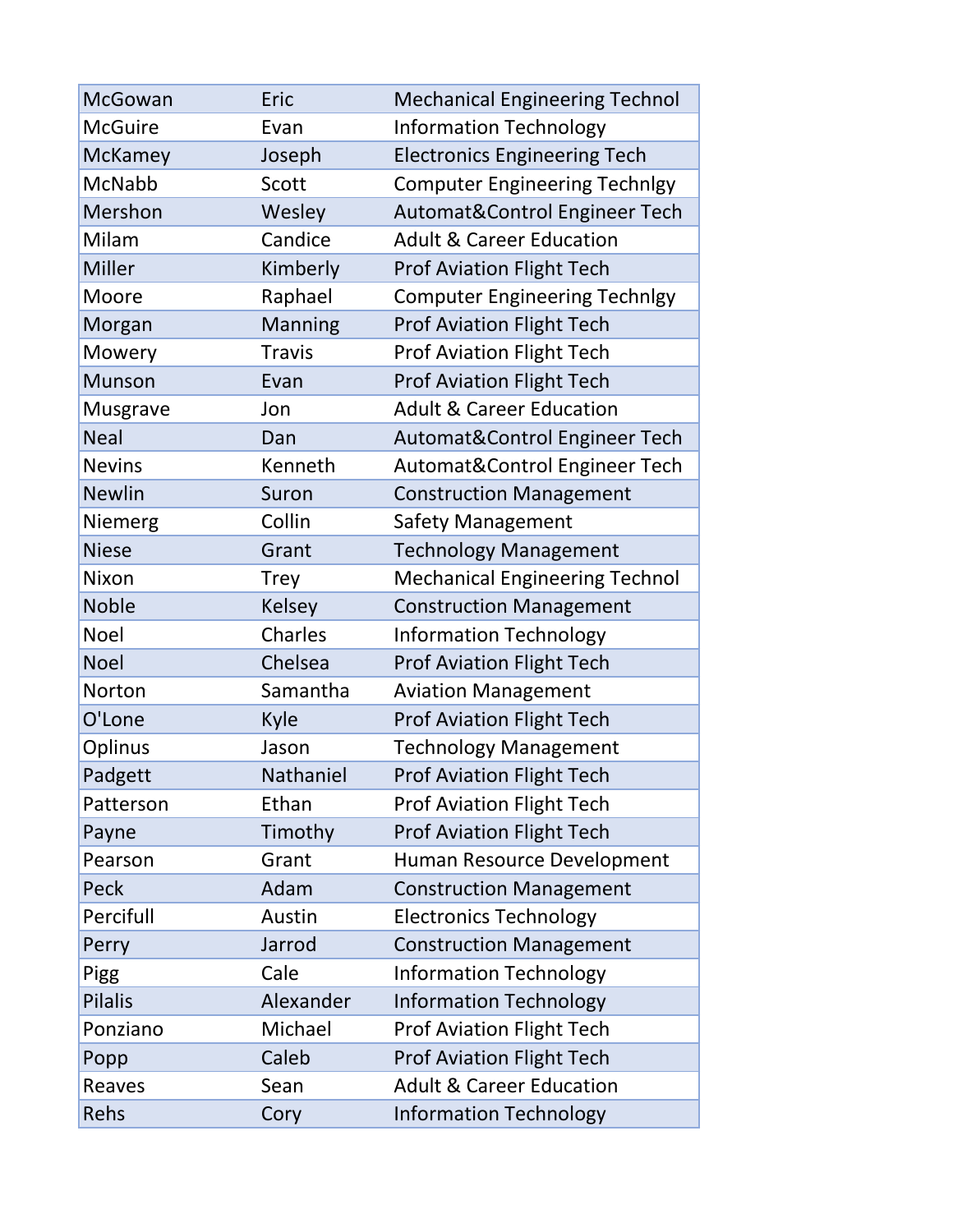| Reid           | Robert       | <b>Aviation Management</b>            |
|----------------|--------------|---------------------------------------|
| Renzo          | <b>Jack</b>  | <b>Prof Aviation Flight Tech</b>      |
| Retseck        | Halcyon      | Textiles, Apparel & Merchandising     |
| Reynolds       | Clinton      | <b>Electronics Engineering Tech</b>   |
| <b>Rice</b>    | Lauren       | Textiles, Apparel & Merchandising     |
| Richart        | Adam         | <b>Mechanical Engineering Technol</b> |
| Riedford       | Scott        | <b>Mechanical Engineering Technol</b> |
| Robinaugh      | Haley        | <b>Interior Design</b>                |
| Robinson       | Ava          | <b>Adult &amp; Career Education</b>   |
| <b>Ross</b>    | Austin       | <b>Information Technology</b>         |
| Sabelhaus      | Justin       | <b>Prof Aviation Flight Tech</b>      |
| <b>Sanders</b> | Michelle     | <b>Interior Design</b>                |
| Savage         | Zachary      | <b>Adult &amp; Career Education</b>   |
| Schiefer       | Pam          | Human Resource Development            |
| Schultz        | Kaitlyn      | Human Resource Development            |
| Schwibbe       | Kimmi        | <b>Adult &amp; Career Education</b>   |
| Serie          | Michael      | <b>Information Technology</b>         |
| <b>Servis</b>  | Eric         | <b>Information Technology</b>         |
| Shaw           | <b>Terry</b> | Automat&Control Engineer Tech         |
| <b>Sheese</b>  | Kyle         | <b>Information Technology</b>         |
| Shockley       | Nathaniel    | <b>Prof Aviation Flight Tech</b>      |
| Showalter      | Chad         | <b>Prof Aviation Flight Tech</b>      |
| Shulman        | Kelly        | <b>Interior Design</b>                |
| <b>Sinders</b> | Sean         | <b>Computer Engineering Technlgy</b>  |
| Sinnari        |              | Abdulrahman Information Technology    |
| Smith          | Andrew       | <b>Construction Management</b>        |
| Smith          | David        | <b>Computer Engineering Technlgy</b>  |
| Smith          | Josh         | <b>Prof Aviation Flight Tech</b>      |
| Smith          | Megan        | Textiles, Apparel & Merchandising     |
| Smith          | Rebecca      | <b>Interior Design</b>                |
| Smith          | Jacob        | Technology&Engineering Educ           |
| <b>Sparks</b>  | Shane        | <b>Prof Aviation Flight Tech</b>      |
| Spaulding      | Jonathan     | Prof Aviation Flight Tech             |
| Sprinkle       | <b>Tina</b>  | Human Resource Development            |
| Stamper        | Justin       | <b>Aviation Management</b>            |
| <b>Starr</b>   | Daniel       | <b>Construction Management</b>        |
| Stechmiller    | Dan          | <b>Information Technology</b>         |